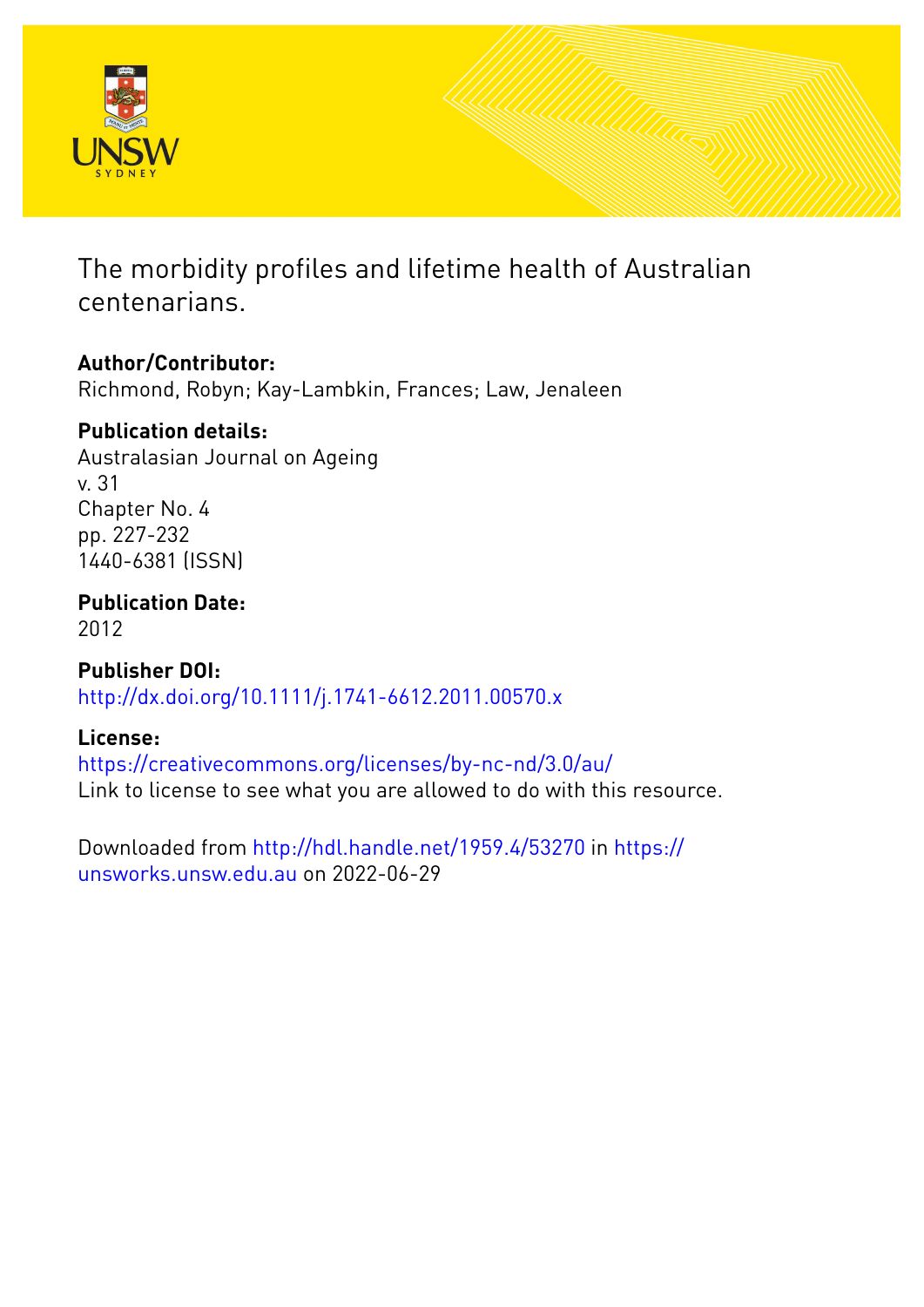## Title: **The morbidity profiles and lifetime health of Australian centenarians**.

Authors: Richmond, R.L., School of Public Health and Community Medicine, UNSW Law, J., School of Public Health and Community Medicine, UNSW Kay-Lambkin, F., National Drug and Alcohol Research Centre, UNSW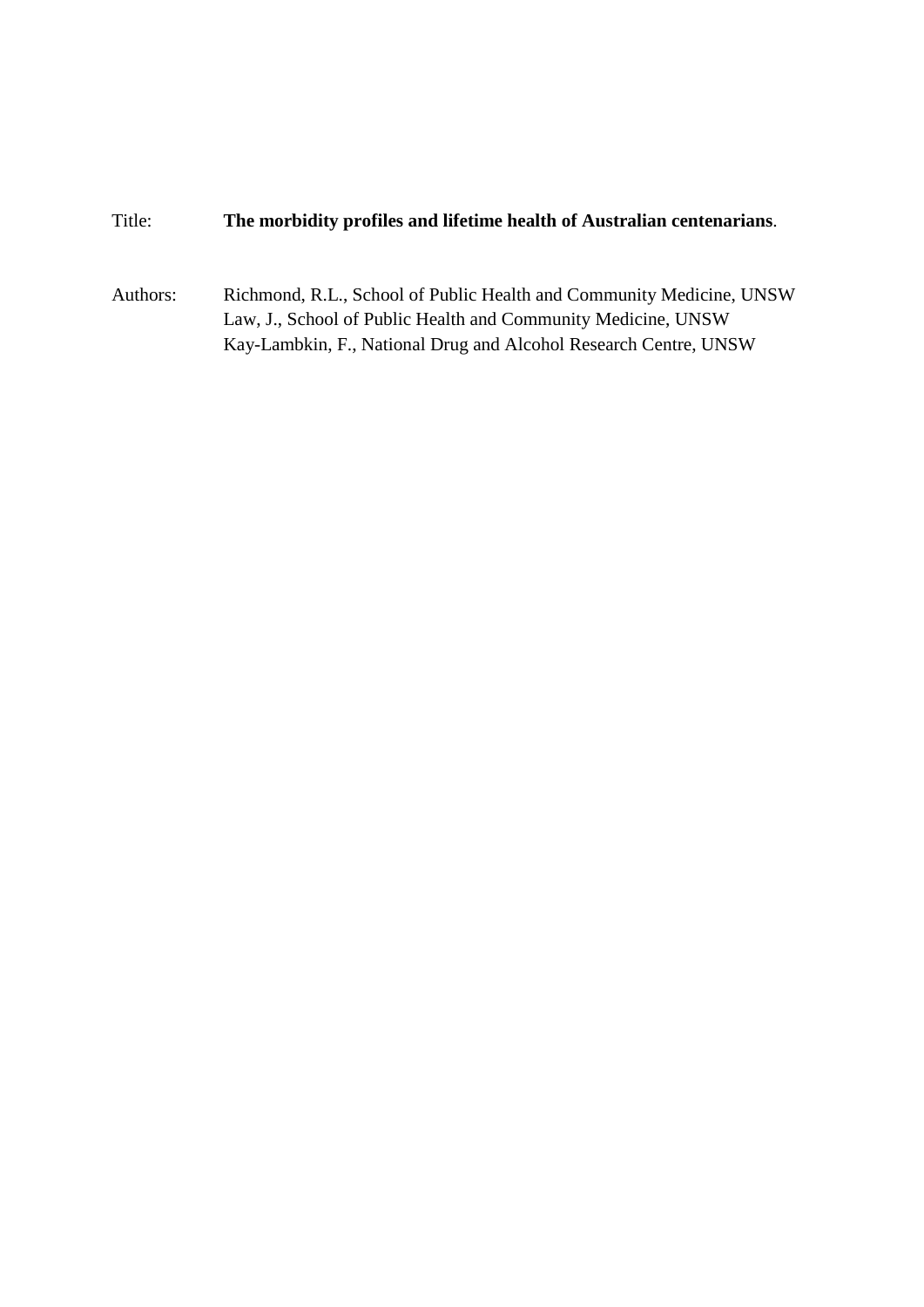## **STRUCTURED ABSTRACT**

**OBJECTIVES:** To examine the lifetime prevalence and initial onset of diseases among centenarians.

**METHOD:** In this descriptive study, we administered structured questionnaires by interview to 188 centenarians and asked about the presence and timing of 14 common age-related diseases. **RESULTS:** The most common conditions were ocular disease (70%), arthritis (58%) and hypertension (40%). Average age at disease onset was 80, and average number of comorbidities was 3, and participants were characterised into three morbidity profiles - survivors (46%), delayers (34%) and escapers (19%). No participants had a diagnosis of dementia or osteoporosis before age 80.

**CONCLUSION:** Relative to the general population, a select sample of Australian centenarians reported lower rates of chronic conditions, with many escaping osteoporosis, dementia, cardiovascular disease, respiratory illnesses, cancers, anxiety and depression. Increasing age is correlated with increasing morbidity but a few centenarians reached 100 years of age without disease.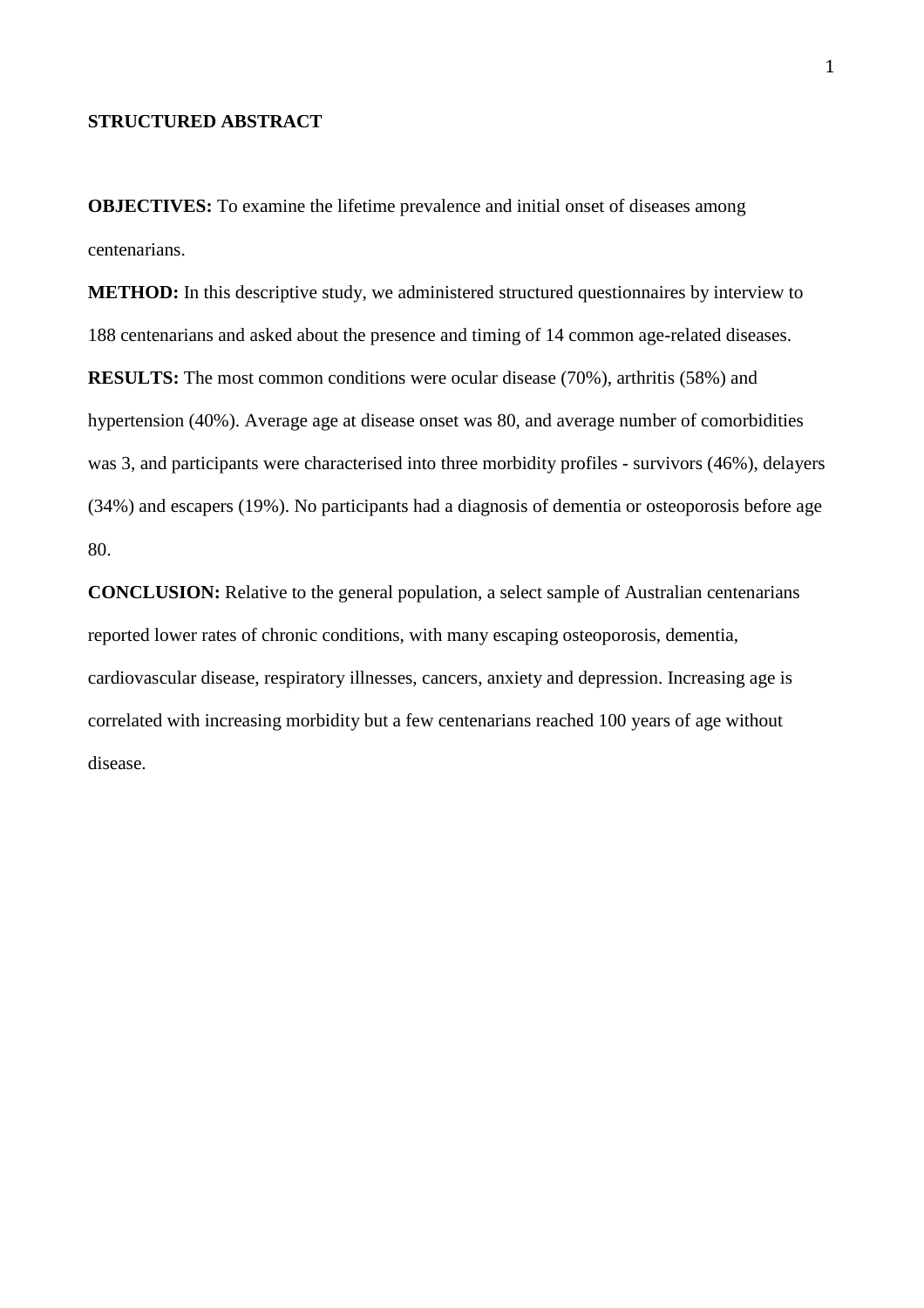### **INTRODUCTION**

Centenarians, defined as people who have reached 100 years of age or more, represent one of the fastest growing age groups within industrialised nations (1). In Australia, the number of centenarians has increased from 131 in 1971 to 3,154 in 2006, and continue to grow rapidly at approximately 8.5% per year (1, 2). The fascination with centenarians lies not just in their demographic growth, but in their characteristic patterns of health, which is consistent with James Fries' compression of morbidity hypothesis (3). That is, the lifetime burden of illness could be compressed into a shorter period before the time of death if the onset of chronic illness could be postponed, and with this postponement in chronic disease onset is increased life expectancy (3-4). Indeed, centenarians appear to compress the onset and duration of many illnesses and age-related disability towards the end of their lives, and evade early-onset cardiovascular disease, cancer and dementia, which are significant causes of premature death in Australia (5, 6). As centenarians demonstrate resistance to age-related diseases and disabilities, this group demands closer examination to identify and predict those factors that will keep people healthy as they age.

In terms of health, there is some heterogeneity seen among individuals who reach 100 years of age (7, 8). Within the New England Centenarian Study (NECS), some centenarians had escaped or delayed the onset of age-related diseases, while others were able to achieve longevity despite multiple comorbidities. Evert et al. suggests there are multiple routes to achieving exceptional longevity, and categorised centenarians into three morbidity profiles (7). The term "Survivor" (38%) was used to describe centenarians who were diagnosed with at least one of the common agerelated diseases before the age of 80. "Delayers" (43%) were centenarians who were diagnosed with at least one disease at or after the age of 80. "Escapers" (19%) reached 100 years of age without the diagnosis of any of the common age-related diseases. The presence or absence of the following ageassociated conditions were used to determine morbidity profiles in the NECS: hypertension, heart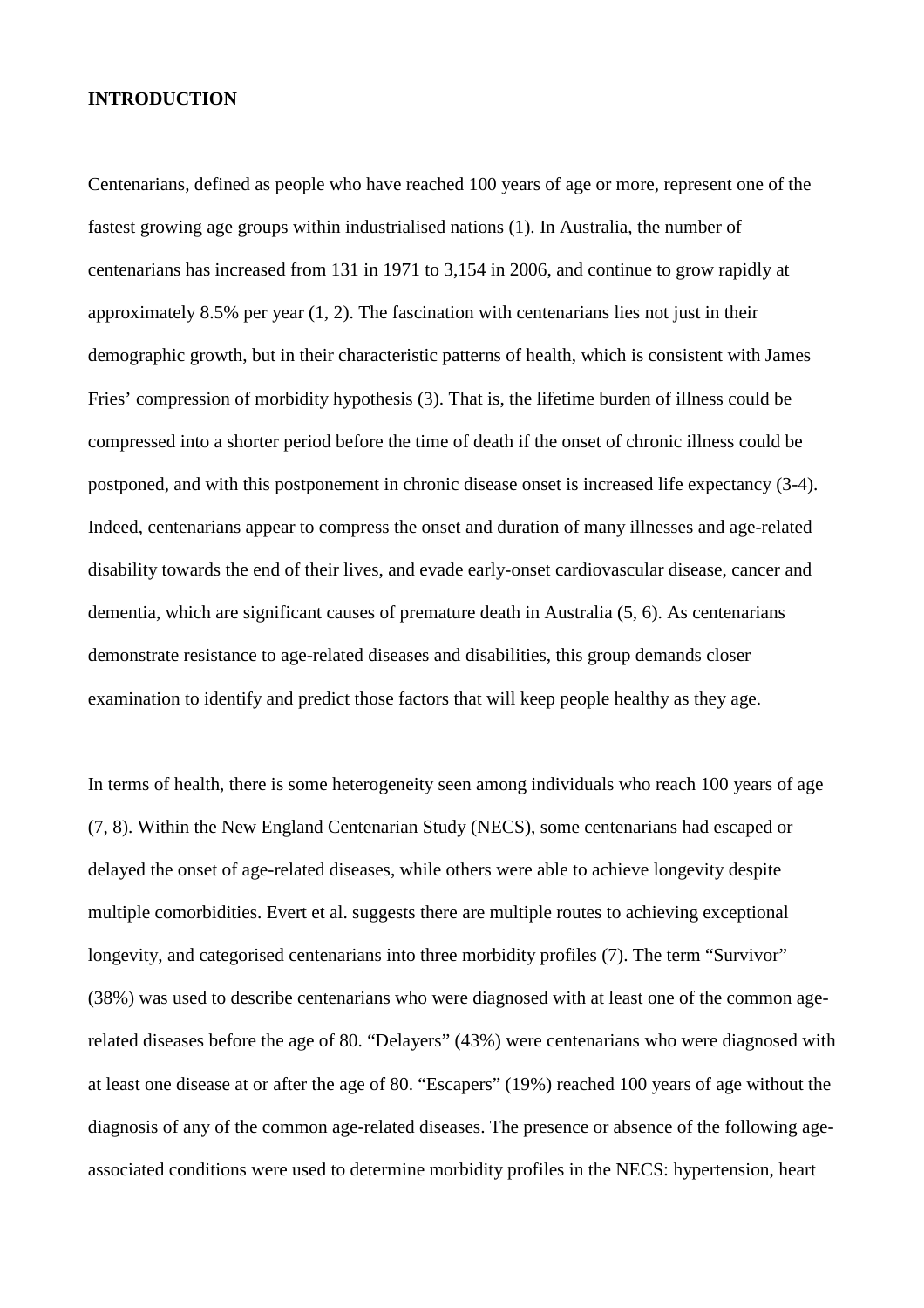disease, diabetes, stroke, non-skin cancer, skin cancer, osteoporosis, thyroid condition, Parkinson's disease, and chronic obstructive pulmonary disease (7). Although a different set of diseases were examined, a similar proportion of Hungarian centenarians were escapers (20%) - that is, they had not experienced any major diseases during their lifetime (8).

Overall, very little work has described the multiple ways in which centenarians attain 100 years of age. Doing so will provide the basis for understanding the complexities of attaining exceptional longevity. People age with varying degrees of success (9) and the multiple pathways to ageing need to be better understood (10). This is the first study to assess the lifetime health histories of centenarians in Australia and to investigate whether the morbidity profiles described by Evert et al. demonstrate a similar distribution among Australian centenarians. The purpose of this study was to understand the health histories of centenarians, and to investigate their patterns of survival into extreme old age.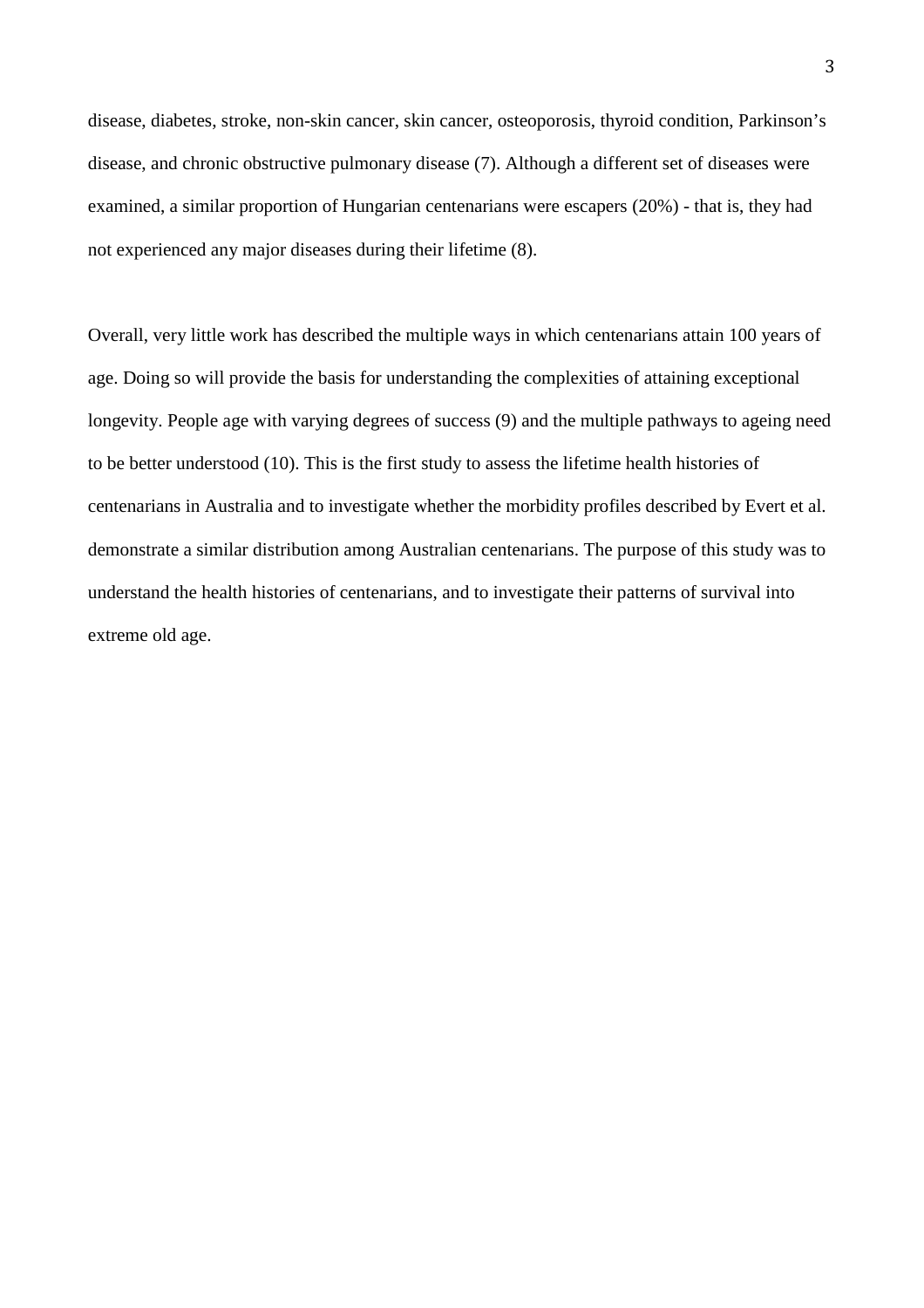#### **METHODS**

#### **Study Population**

A total of 188 centenarians living in New South Wales, Queensland, Victoria, Australian Capital Territory, and South Australia participated in this descriptive study between 2007 and 2009. A convenience sampling approach, including telephoning all residential aged care facilities in Sydney, Brisbane, Melbourne and Gold Coast listed in the Aged Care Directory Online; identifying centenarians in local and national news items; liaising with general practitioners; and engaging aged care support groups, was used to identify participants. All participants who responded to our recruitment strategies above were included in the study. Details of the study design, recruitment and baseline characteristics of centenarians have been described elsewhere (11, 12). In short, the sample comprised 37 males (20%) and reported a mean age of 101 years (SD 1.71) at interview. The majority of the sample (n=113, 61%) were born in Australia or England (n=28, 15%), and were currently living in a Nursing Home (n=89, 52%) or low-care hostel setting (n=41, 22%). Some centenarians were still living in the general community, in a retirement village (n=15, 9%) or in their own homes (n=17, 10%). Eighty two percent of the sample had children (average of 2 children, range 0-7). The sample reported generally positive feelings about living to 100, with 79% rating living to 100 as "good", "very good" or "excellent". This study was approved by the University of New South Wales Human Research Ethics Committee (HREC 07144).

## **Age Validation**

Most individuals who turn 100 in Australia receive congratulatory cards and letters from Queen Elizabeth II of England; the Governor-General of Australia; and the Prime Minister of Australia.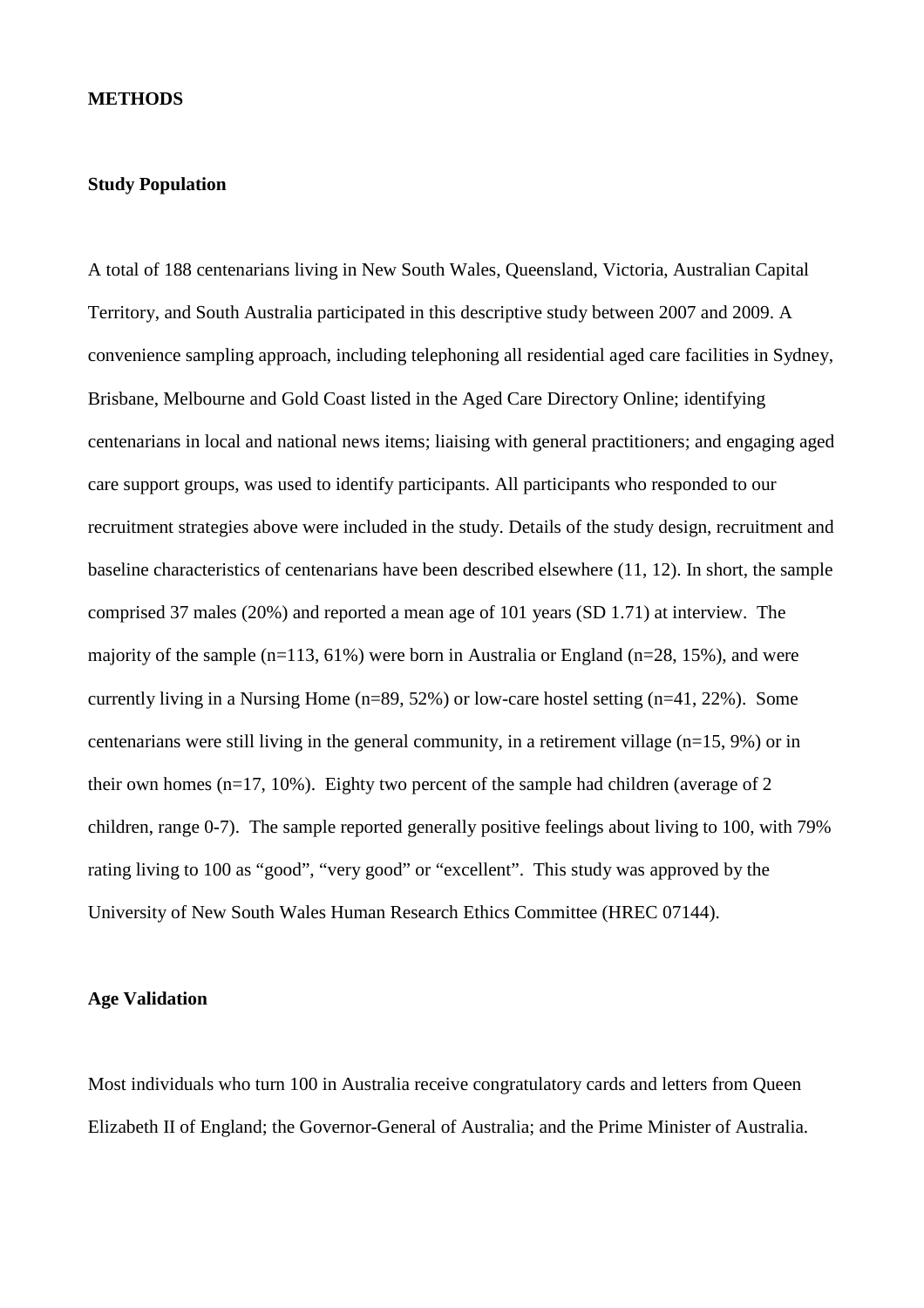All centenarians in our sample received these congratulatory notifications and these documents were sighted to validate that centenarians were indeed 100.

### **Data Collection**

After recruiting centenarians by telephone and mail, researchers visited the participants individually at their place of residence to conduct the health questionnaires by interview. Almost all carers were present at the interviews to assist with answering and to validate centenarians' responses except in circumstances where centenarians did not qualify for caregivers (i.e. sufficient in all Activities of Daily Living, or did not have a surviving next-of-kin). Input from support people was only sought for objective measures, e.g. medical conditions, medications, functionality and only in cases where this could not be determined directly from the centenarian participant. Participants (and their carers) reported to-date diagnoses of 14 common age-related illnesses and reported the approximate age at diagnosis for the following diseases: heart disease, cerebrovascular disease, hypertension, skin cancer, non-skin cancer, diabetes, respiratory illnesses, thyroid conditions, ocular disease, osteoporosis, arthritis, dementia, depression and anxiety. The presence of a specific disease was based on having a medical diagnosis made by a physician at some stage in their lives. Medical records at aged care facilities were also examined for any medical conditions or diagnoses that may have been omitted. In virtually all cases, diagnoses were not missed in self-reports by centenarians and their caregivers.

Several of the diagnoses required clarification. The presence of osteoporosis was defined by a physician's diagnosis of osteoporosis. Heart disease was defined by a positive diagnosis of: angina, heart attack, cardiac arrhythmia, or congestive heart failure. Cerebrovascular disease encompassed strokes as well as transient ischaemic attacks. The insidious onset of dementia prevented us from accurately assessing the age at onset of cognitive impairment, but the current cognitive status of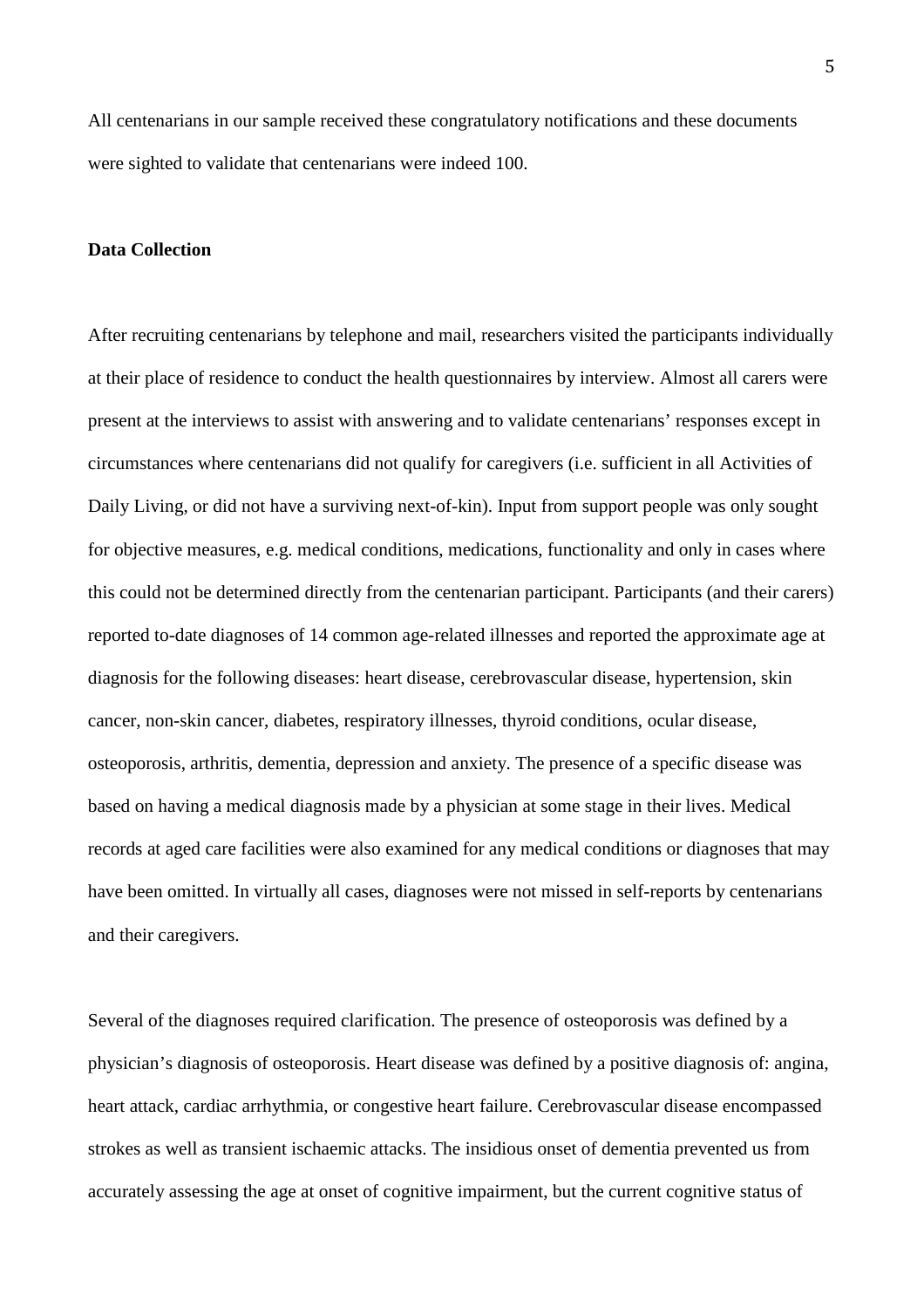centenarians was also assessed using the Mini-Mental State Examination (MMSE, 13), with scores below 21 on the MMSE indicative of cognitive impairment for this age group (23). Likewise, the age at onset and diagnosis for anxiety was unable to be determined. Respiratory conditions encompassed asthma, pneumonia, COPD and other single-occurrence severe chest infections.

#### **Statistical analyses**

The statistical analysis was performed using Statistical Package for the Social Sciences Version 17 for Windows. Descriptive statistical analyses were used, and chi-square tests were conducted on selected measures.

### **Morbidity profiles**

The NECS found that their centenarians fell into three age-defined categories of when medical conditions first became clinically evident (7). Participants who had an age of onset of less than 80 years for at least one of the diseases were termed "Survivors". Those classified as "Delayers" had an age of onset of disease between 80 and 100 years of age. Those categorised as "Escapers" had no diseases prior to age 100. We similarly categorised our participants into one of the three groups. Although the NECS only categorised participants according to the age of onset for three conditions (heart disease, stroke and non-skin cancer), we also grouped participants into these morbidity profiles for each medical condition individually, and then for all conditions.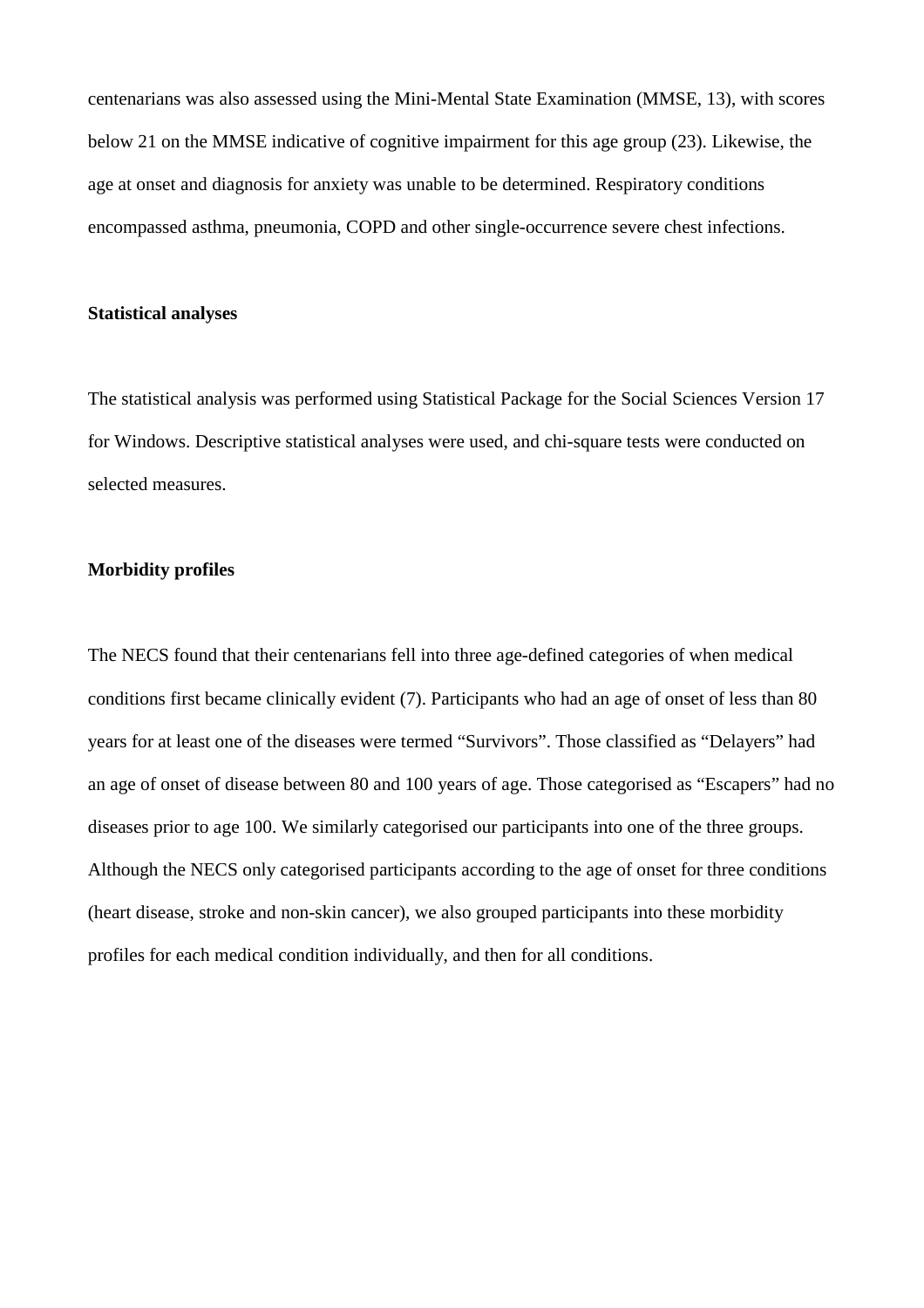#### **RESULTS**

Of the 188 participants, there were 151 females (80%) and 37 males (20%) and the mean age was 101 years old. The mean age of female participants (n=151) was  $101.2 \pm 1.7$  years old, and the mean age of male participants (n=37) was  $100.9 \pm 1.65$  years old. The participants were all caucasians. The mean Mini-Mental State Examination score was 21.5 (SD 7.38).

The lifetime prevalence and mean ages of onset for the 14 medical conditions are shown in Table 1. The most prevalent conditions were ocular disease (mainly cataracts) (71%), followed by arthritis (58%) and hypertension (40%). Other than ocular disease and arthritis, the most common diseases were hypertension among women (43%) and skin cancer among men (51.5%). In terms of gender differences, the prevalence of skin cancer was significantly greater in male centenarians (51.5% vs 22%) ( $\chi$ =11.9, p=0.001). The mean age of diagnosis was significantly lower in women than in men for depression (51 vs 98 years old, p=0.034). No other significant gender effects were found.

| Disease     | Men              |        |       |                  | Women  |       | <b>Total</b>     |        |            |
|-------------|------------------|--------|-------|------------------|--------|-------|------------------|--------|------------|
|             | Prevale          | Diagn  | Diagn | Prevale          | Diagn  | Diagn | Prevale          | Diagn  | Diagn      |
|             | nce <sup>1</sup> | osis   | osis  | nce <sup>1</sup> | osis   | osis  | nce <sup>1</sup> | osis   | osis       |
|             | $(\% )$          | Age    | Mean  | (% )             | Age    | Mean  | (% )             | Age    | Mean       |
|             |                  | Range  | Age   |                  | Range  | Age   |                  | Range  | Age $(y)$  |
|             |                  | (y)    | (y)   |                  | (y)    | (y)   |                  | (y)    | $\pm$ SD)  |
|             |                  |        |       |                  |        |       |                  |        |            |
| Heart       | 31.3             | 65-97  | 83.2  | 30.3             | 55-103 | 87.8  | 30.5             | 55-103 | $86.8 \pm$ |
| disease     |                  |        |       |                  |        |       |                  |        | 12.1       |
| Cerebrovas  | 31.0             | 90-99  | 94.0  | 21.8             | 66-103 | 91.8  | 23.5             | 66-103 | $92.4 \pm$ |
| cular       |                  |        |       |                  |        |       |                  |        | 7.9        |
| disease     |                  |        |       |                  |        |       |                  |        |            |
| (including) |                  |        |       |                  |        |       |                  |        |            |
| TIA)        |                  |        |       |                  |        |       |                  |        |            |
| Hypertensi  | 28.1             | 25-90  | 72.3  | 42.9             | 37-98  | 79.0  | 40.1             | 25-98  | $77.9 \pm$ |
| on          |                  |        |       |                  |        |       |                  |        | 19.4       |
| Non-skin    | 18.2             | 50-101 | 79.5  | 13.1             | 47-99  | 83.3  | 14.0             | 47-101 | $82.3 \pm$ |
| cancer      |                  |        |       |                  |        |       |                  |        | 18.8       |
| Skin        | 51.5             | 55-90  | 78.0  | 21.9             | 30-102 | 80.0  | 27.4             | 30-102 | $79.3 \pm$ |
| cancer      |                  |        |       |                  |        |       |                  |        | 20.5       |

|  |  |  | Table 1. Prevalence of diseases and age at diagnosis |  |  |
|--|--|--|------------------------------------------------------|--|--|
|  |  |  |                                                      |  |  |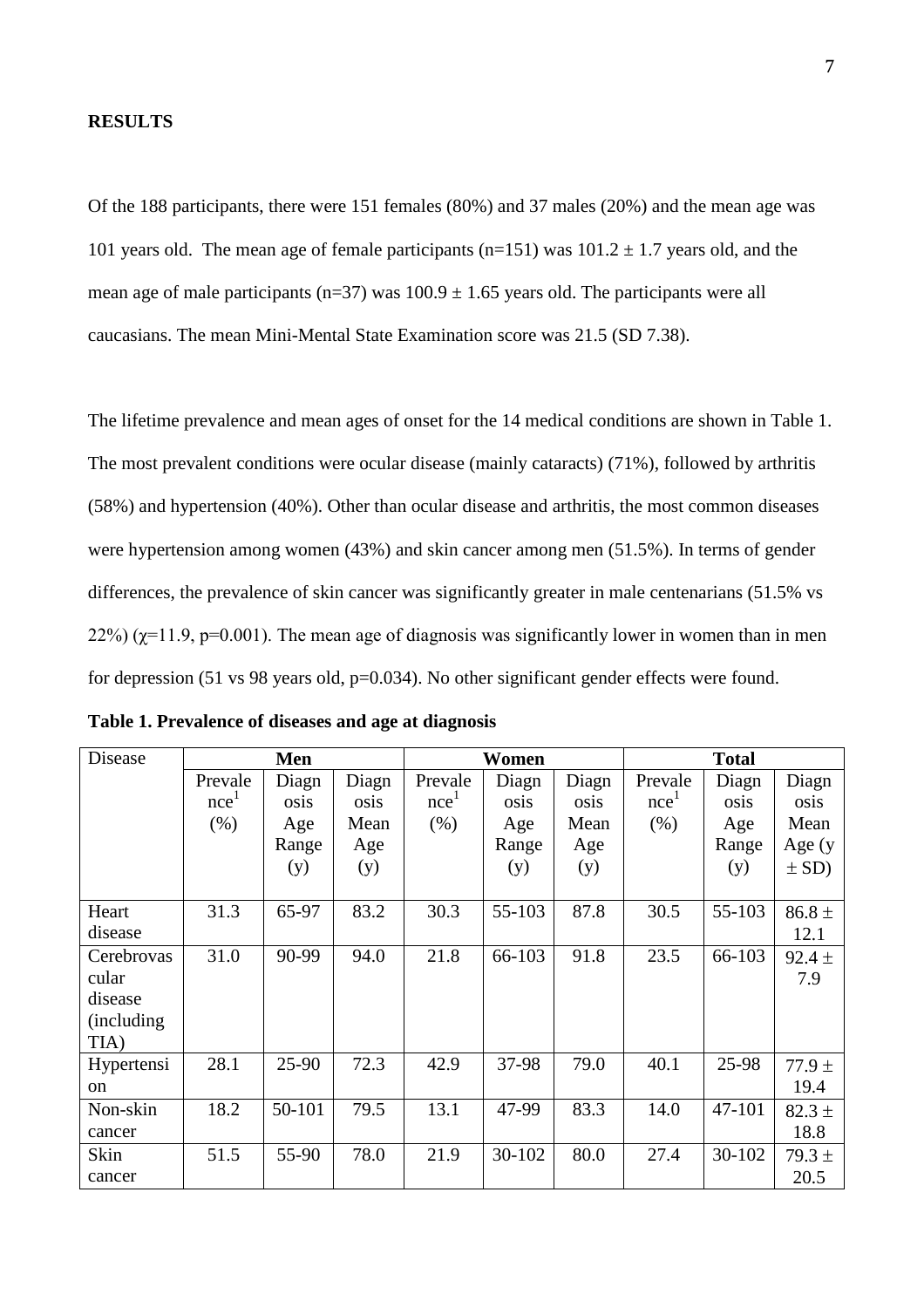| <b>Diabetes</b><br>mellitus    | 12.5 | 85     | 85.0 | 9.7  | 70-100    | 88.33 | 10.2 | 70-100    | $87.5 \pm$<br>13.2 |
|--------------------------------|------|--------|------|------|-----------|-------|------|-----------|--------------------|
| Respiratory<br>condition       | 16.1 | $**$   | $**$ | 25.4 | $2 - 103$ | $**$  | 23.5 | $**$      | 64.1 $\pm$<br>39.1 |
| Thyroid<br>disorder            | 9.4  | **     | $**$ | 8.7  | 20-97     | $**$  | 8.8  | **        | $56.2 \pm$<br>30.5 |
| Ocular<br>disease              | 64.5 | 20-100 | 79.1 | 71.9 | $0 - 103$ | 82.4  | 70.6 | $0 - 103$ | $81.8 \pm$<br>22.9 |
| <b>Osteoporos</b><br><i>is</i> | 16.7 | 98-99  | 98.5 | 30.7 | 80-99     | 91.2  | 28.1 | 80-99     | $92.0 \pm$<br>5.5  |
| Arthritis                      | 58.3 | 80-102 | 80.0 | 58.0 | 55-102    | 82.2  | 58.1 | 55-102    | $82.1 \pm$<br>15.2 |
| Depression                     | 18.2 | 97-100 | 98.3 | 18.3 | 13-99     | 50.6  | 18.3 | 13-100    | $66.5 \pm$<br>38.3 |
| Anxiety                        | 0.0  | $***$  | $**$ | 4.1  | $***$     | $**$  | 3.3  | **        | $**$               |
| Dementia                       | 15.6 | 98     | 98.0 | 21.2 | 88-98     | 95.2  | 20.1 | 88-98     | $95.7 \pm$<br>3.9  |

\*\* Difficult to ascertain time at diagnosis and/or missing information

<sup>1</sup> Please note that the sample could have been diagnosed with more than one disease at the time of survey. Hence, percentages do not add to 100%.

The average age of onset of initial disease was 80 years old (95% CI 77.3, 84.4). Participants had an average of 3 comorbidities (95% CI 2.8, 3.3), and men and women did not differ significantly in terms of their number of comorbidities.

We then categorised participants as survivors, delayers or escapers. When considering all conditions, 46% of participants were survivors (at least one disease with age of onset < 80 years old), 34% were delayers (at least one disease with onset between 80-99 years old) and 19% were escapers (no diseases prior to age 100). Overall, there was no difference in the likelihood of men or women being survivors, escapers or delayers. When considering only the three conditions - heart disease, stroke, and non-skin cancer - there were 6% survivors, 20% delayers and 74% escapers. Table 2 indicates the frequency with which centenarians fall into each of these categories when the 14 conditions are considered individually. No participants had a diagnosis of dementia or osteoporosis before age 80. There were no differences between men and women in terms of being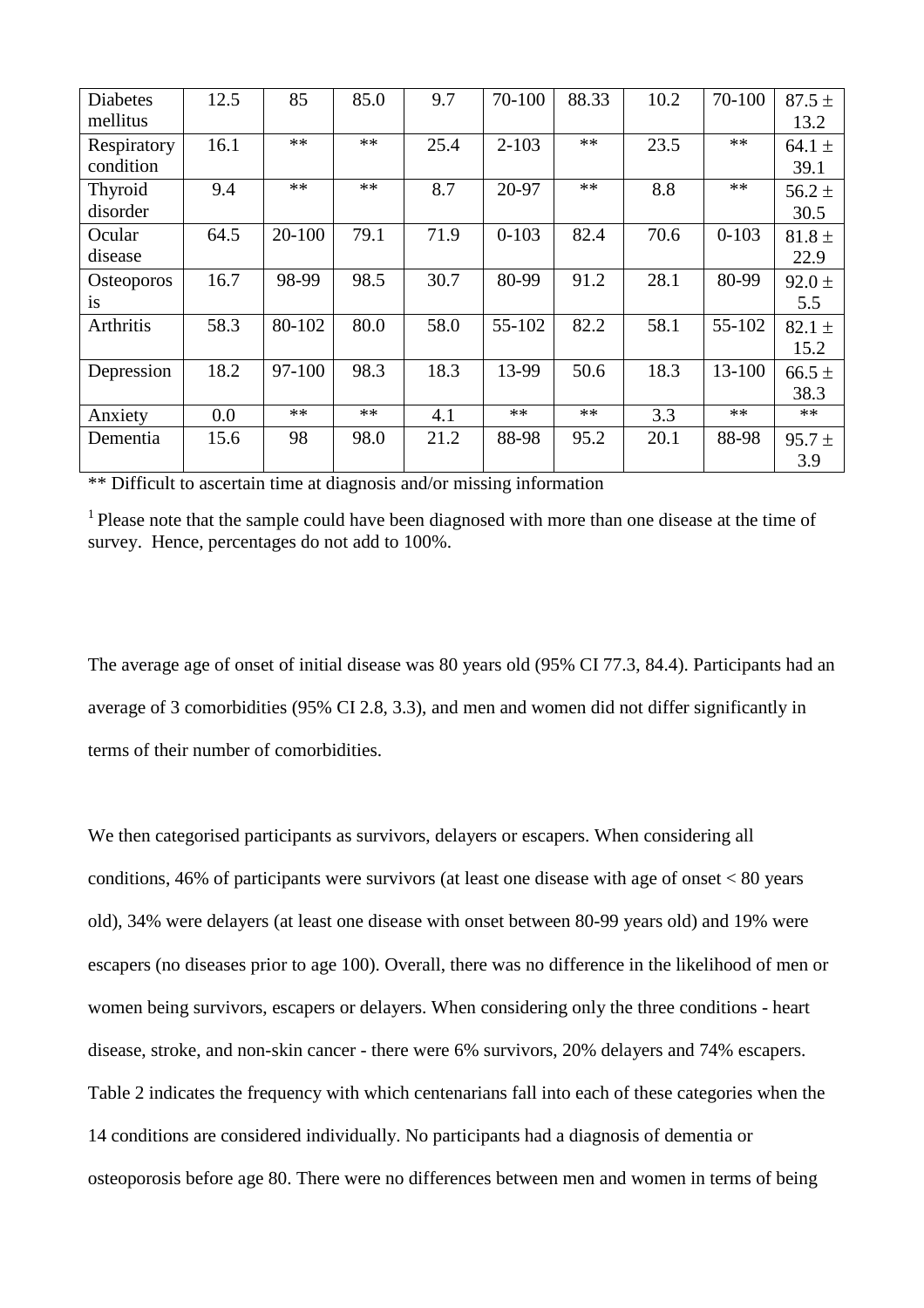an escaper, delayer or survivor for any condition with the exception that females were more likely to be survivors of depression than males ( $\chi$ =6.7, p=0.036).

| <b>Disease</b>                                       | Survivors $(\% )$ | Delayers (%)     | Escapers $(\% )$ |  |  |
|------------------------------------------------------|-------------------|------------------|------------------|--|--|
| Heart disease                                        | 2.7               | 12.4             | 84.9             |  |  |
| Cerebrovascular<br>disease                           | 0.6               | 15.5             | 83.9             |  |  |
| Hypertension                                         | 2.8               | 9.4              | 87.8             |  |  |
| Non-skin cancer                                      | 2.7               | 5.4              | 91.9             |  |  |
| Skin cancer                                          | 5.9               | 9.7              | 84.4             |  |  |
| Diabetes mellitus                                    | 0.6               | 1.6              | 97.8             |  |  |
| Respiratory<br>condition                             | 0.5               | 5.4              | 94.1             |  |  |
| Thyroid disorder                                     | 2.7               | 1.6              | 95.7             |  |  |
| Ocular disease                                       | 6.5               | 29.7             | 63.8             |  |  |
| Osteoporosis                                         | 0.0               | 9.7              | 90.3             |  |  |
| Arthritis                                            | 5.0               | 13.8             | 81.2             |  |  |
| Depression                                           | 2.2               | 3.8              | 94.0             |  |  |
| Dementia                                             | 0.0               | $\overline{3.2}$ | 96.8             |  |  |
| Heart disease, stroke<br>and non-skin cancer<br>only | 6.4               | 19.7             | 73.9             |  |  |
| All conditions                                       | 46                | 35               | 19               |  |  |

**Table 2. Survivors, delayers and escapers according to specific medical conditions**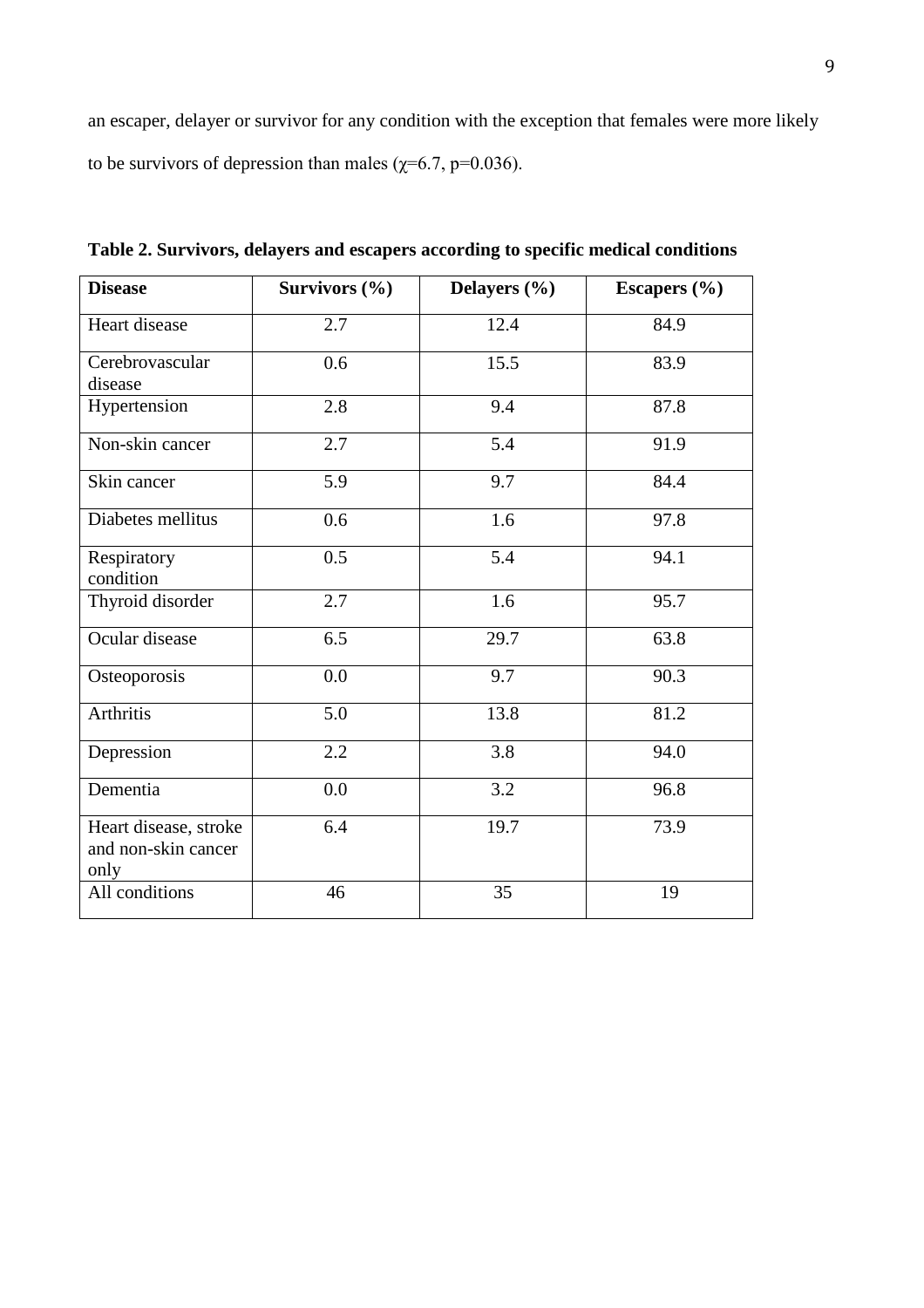#### **DISCUSSION**

The most common condition among centenarians in this study was ocular disease (mainly cataracts) (71%) as well as in the NECS (82% had cataracts) (7). In addition, 49% of Hungarian centenarians would be considered legally blind (8). The most frequent conditions in the Hungarian study were cardiac decompensation (26%), dyspnoea (24%), kyphosis, kyphoscoliosis or scoliosis (39%) and emphysema (21%) based on medical examinations by doctors (8). Based on structured questionnaires, we found that apart from ocular disease, arthritis (mainly osteoarthritis) (58%), hypertension (40%), and heart disease (30.5%) were most common. Similarly, heart disease (40% in women, 42% in men) and hypertension (35% in women, 19% in men) were most common among centenarians in the NECS (7). In support of the NECS, we found a higher prevalence of hypertension among women, although this result was not statistically significant in our study. On the other hand, we found that skin cancer (almost all were basal cell carcinomas and squamous cell carcinomas) was the second most prevalent condition among men, and was significantly more prevalent among men than women. This is comparable to national statistics in which the incidence of non-melanoma skin cancer was estimated to be 53% higher in Australian males than females in 2002 (14).

Evert et al. proposed that the emergence of the morbidity profile suggests that there are numerous routes to attaining extreme longevity (7). The data shows that although a proportion of centenarians are able to escape or delay the onset of diseases associated with ageing, others are simply able to live with diseases that would otherwise cause mortality at younger ages. When considering only the three major lethal illnesses (heart disease, stroke, and non-skin cancer), we had more escapers in our study compared to the NECS: 74% vs 19% (7). Heart disease, stroke and non-skin cancer are the leading causes of premature death in Australia (6), and our results suggest that the ability to evade these conditions maximises one's chance of attaining exceptional longevity. When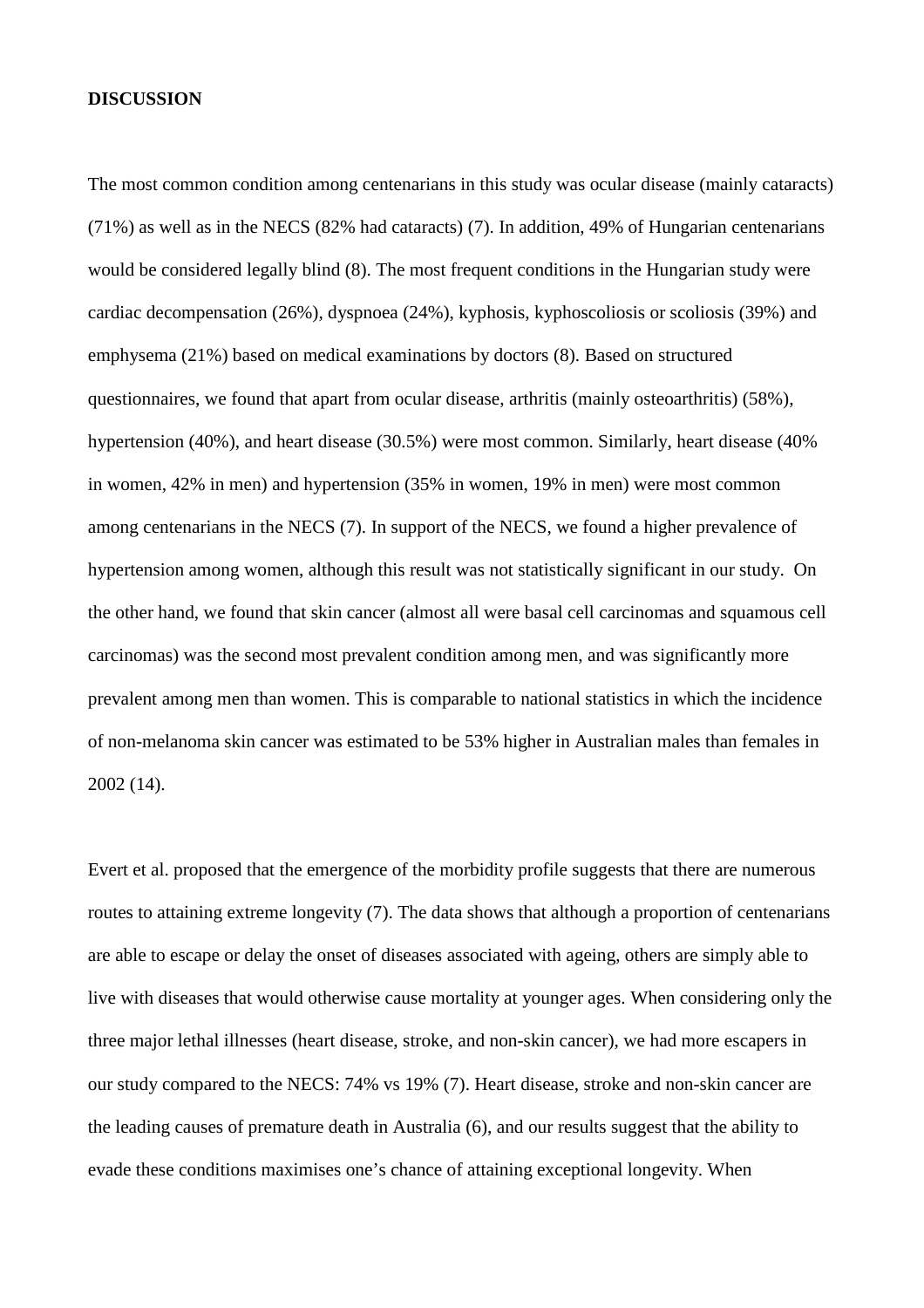considering all conditions, we had 19% escapers, which was close to the proportion of escapers (20%) in the Hungarian centenarian study (8). But in most cases, survivors and delayers predominated. Evert et al. suggests that medical advancement and better preventive measures have contributed to survival into older ages (7). Therefore more people will be able to live longer with disease and perhaps achieving centenarian status is not only reserved for those who escape lethal diseases.

However, unlike the present study and the NECS in which 19% of centenarians were disease free at age 100 (7), the Danish centenarian study reported that only one of the 207 centenarians was free from disease (15). Prevalences of certain diseases also varied widely between studies of centenarians, with higher cardiovascular disease (72% in the Danish, 40% in the NECS and 30% in the current study) and higher dementia rates (52% in the Danish, ~79% in the NECS and 19% in this study) reported in the other two studies compared to the current one. The variation between studies most likely relates to the different disease definitions as well as the fact that investigations (e.g. ECGs to detect myocardial infarction and blood tests to detect undiagnosed diabetes mellitus) used in the Danish centenarian study was a more sensitive measure than questionnaire-based methods used in the current study and in the NECS. Further, the Danish Centenarian Study included all 100-years-olds in Denmark identified through a central register between 1995-1996 whereas our study may be biased by the practical selection of relatively healthy survivors (limited to those who were healthy enough to be interviewed). Despite the differences in prevalence, all 3 studies concluded that although it is a rare occurrence, a very small proportion of centenarians were cognitively intact and disease-free in their centenary years (~20%) (7, 8, 15).

The majority of centenarians reached 100 years of age without heart disease, stroke and non-skin cancer, osteoporosis and dementia, which are common causes of mortality in the elderly. In fact, very few centenarians experienced these conditions before age 80 which suggests that it is difficult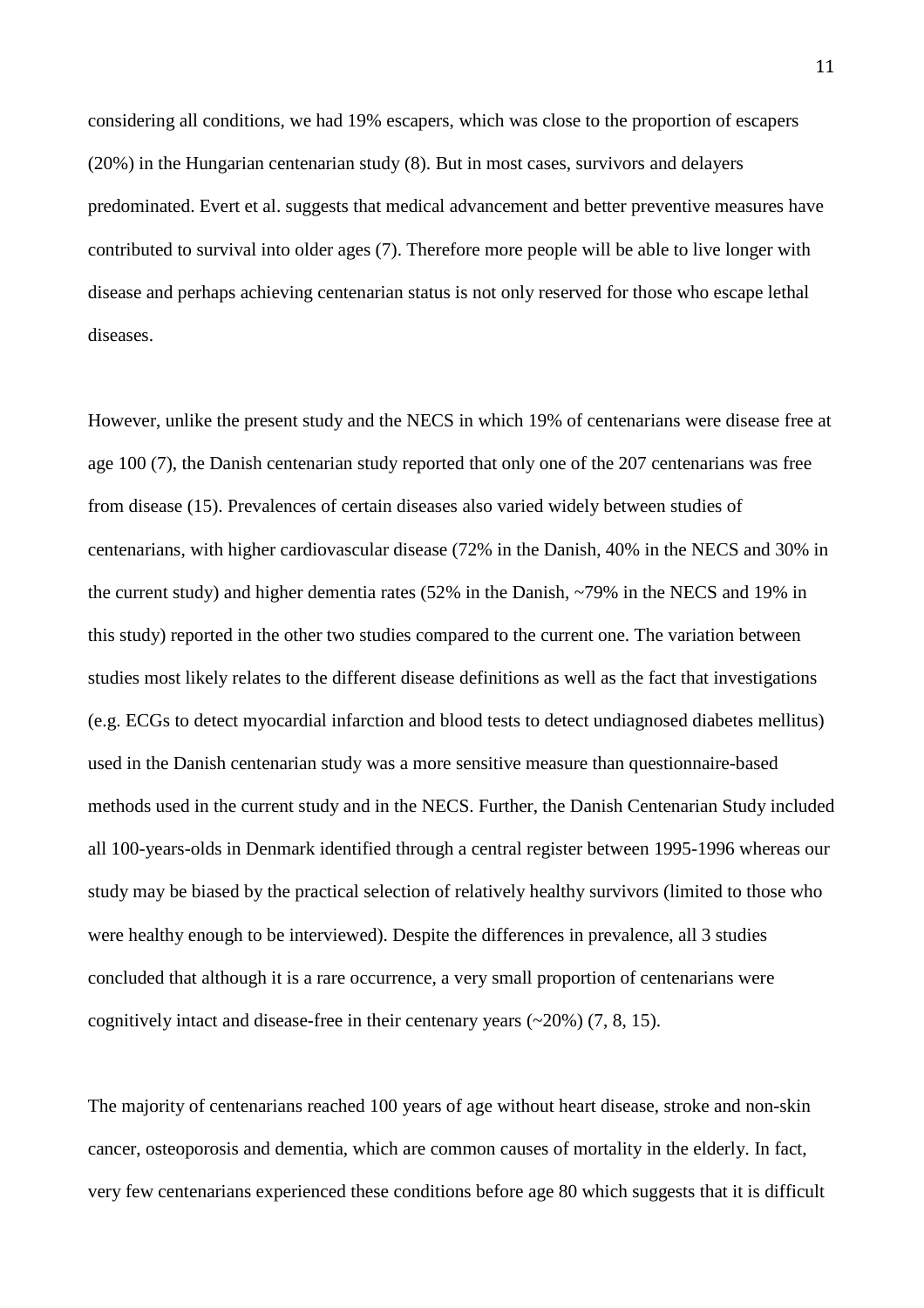to survive > 20 years with these diseases which are otherwise associated with significant mortality on the population level. It also suggests that the absence of these diseases is a significant predictor of one's ability to attain exceptional longevity. Even at 100 years of age, the prevalence of cardiovascular disease was relatively low. Cardiovascular disease (including heart disease and stroke) is Australia's second leading cause of disease burden and the largest single cause of mortality in Australia, and the prevalence increases with age (16). In 2004-05, cardiovascular disease was reported in 13% of people aged 35-44, 23% of people aged 45-54 and 63% of those aged 75 years and over (17). Cardiovascular disease was reported in only 53% of centenarians in our sample, which may be an over-estimate as we included transient ischaemic attacks in the analysis.

Regarding specific conditions, only 10% had a lifetime history of diabetes which is almost identical to rates reported in the Danish (10%) (15) and Swedish studies (9%) (18). Although age is a major risk factor for diabetes (6), the prevalence of diabetes among centenarians in our study was less than that among Australians aged 65-74 years (14%) (19). Cancer is a frequent disease among older persons, and by age 75 years, 1 in 3 Australian males and 1 in 4 Australian females will have been diagnosed with cancer in their lifetime (excluding squamous cell carcinoma and basal cell carcinoma); and this risk increases to 1 in 2 males and 1 in 3 females by age 85 (6). Surprisingly, only 14% of centenarians (1 in 9 centenarians) in our study had a lifetime history of non-skin cancer, which is exceptionally low compared to national statistics. The prevalence of cancer was also low in the NECS (20% prevalence of non-skin cancer) (7) and in the Swedish Centenarian Study (6% in men and 16% in women) (18). Smith (1998) reported that although cancer deaths accounted for ~40% of deaths in adults aged 50-69 years old, cancer comprised only 4% of total deaths among centenarians (20). The above findings collectively suggest that perhaps centenarians share some resistance to malignancy, either through environmental or genetic mechanisms, which deserves further investigation.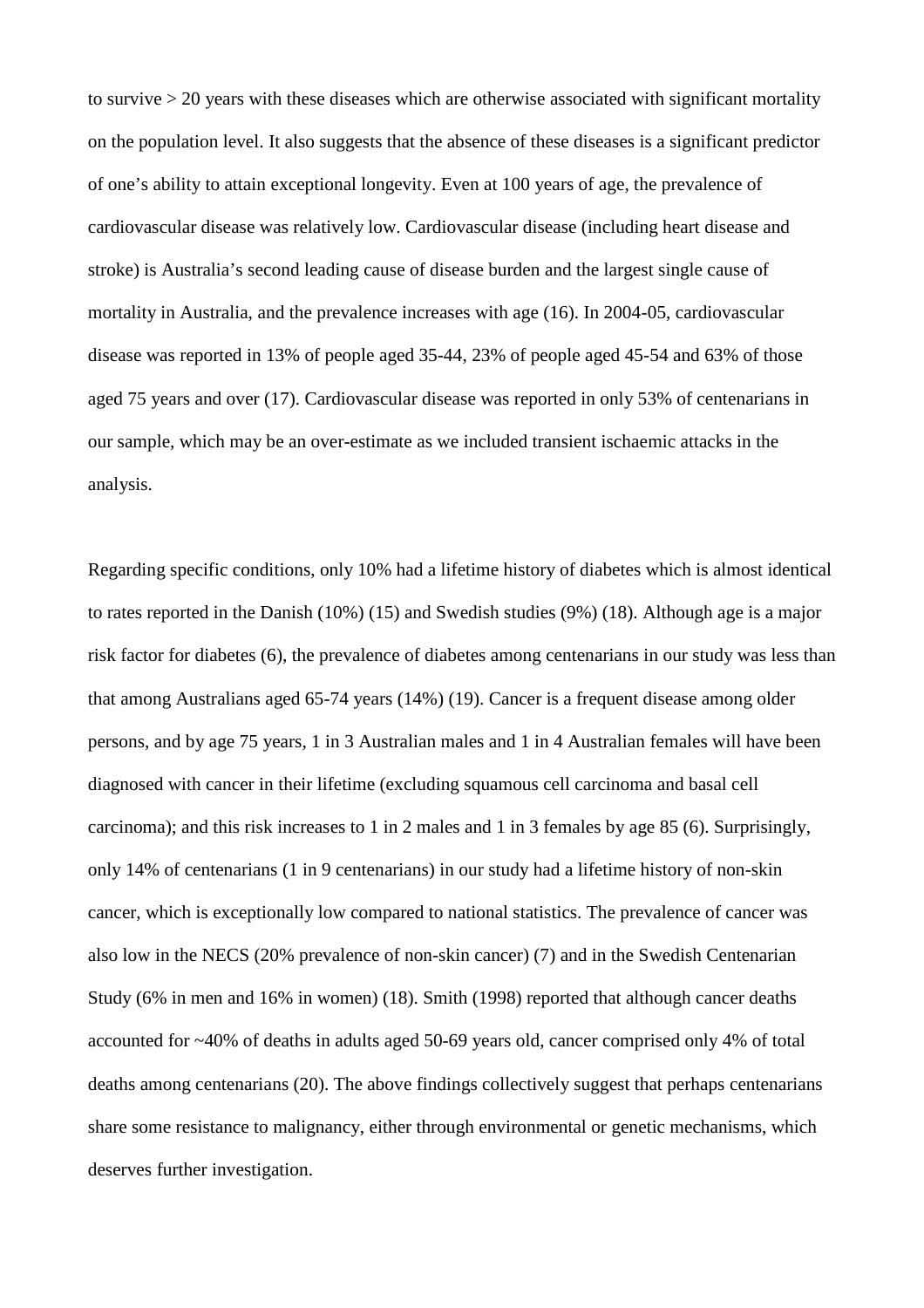Although the NECS found that female centenarians were more likely to be survivors of diseases, and that male centenarians had fewer comorbidities than their female counterparts, our study did not detect major gender differences in terms of the morbidity profiles (7). Our study is limited by the smaller number of male participants, which reflects the ratio of female:male centenarians in Australia (4:1), but means our results need to be interpreted with caution.

### **Limitations**

There were several limitations in this study. First, self-report of disease prevalence has limitations. However, centenarians in this study were represented by carers in almost all cases, most often their child. The carer's validated centenarian responses and were able to report any missed diagnoses or inaccuracies. Further, nursing home records were reviewed to detect omitted diagnoses. Studies have also shown that self-recall of diagnosis for major chronic conditions is accurate and the accuracy is not majorly affected by education, sex nor race of participants (7, 21). Nevertheless, these results should be viewed within the practical limitations of data collection. We also had a small number of male participants, and our sampling techniques may have imparted bias on our results, as discussed above.

#### **Conclusion**

In this select sample of centenarians, there was a lower prevalence of chronic medical conditions among centenarians compared to the general Australian population; and the age of onset of these conditions, if they occurred, was considerably delayed, especially for osteoporosis and dementia. A further discussion on the cognitive status of centenarian sample is described elsewhere (22), however the MMSE results confirm that the majority of our sample (n=110, 66%) was cognitively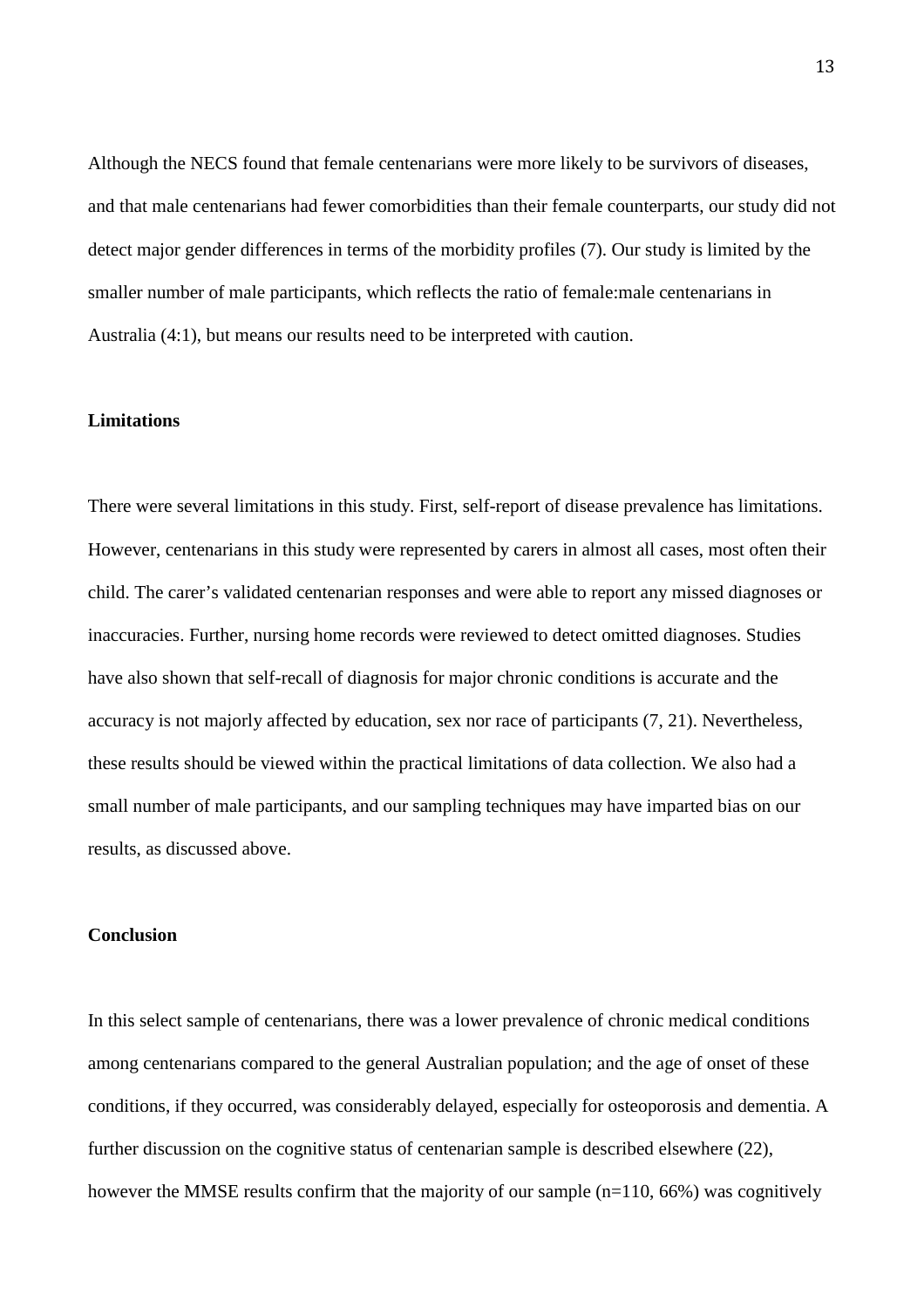intact. Although cardiovascular diseases, cancers and respiratory diseases remain the leading cause of overall death in Australia, the prevalences of these conditions were significantly lower among centenarians in our sample (6). This was also true for anxiety and depression, which are major contributors to the burden of disease in Australia (6)**.** The emergence of morbidity profiles suggest that centenarians are fairly heterogeneous compared to one another, and a combination of particular genetic and environmental factors – which enable one to delay the onset of chronic disease and then to cope with illness for a very long time – is a common route to longevity. This is supported by our study findings that the majority of centenarians were "survivors" rather than "escapers". Finally, the overall finding is that increasing age *is* correlated with increasing morbidity. However the majority of our sample reported a high quality of life despite the presence of illness, objective deterioration in functional status, and a high dependence on others for everyday tasks (22). Potentially, this is suggestive of a unique ability within the sample to adapt to ageing and its limitations. Further, although the majority of centenarians had multiple comorbidities, a minor proportion were relatively disease-free, indicating that it is possible for some to achieve extreme old age and still be functioning relatively well.

#### **Conflict of interest:** Nil

There are no conflicts of interest related to the material in the manuscript. I certify that all conflict of interest with the subject matter or materials discussed in the manuscript are completely disclosed (e.g., employment, consultancies, honoraria, stock ownership or options, expert testimony, grants or patents received or pending, royalties).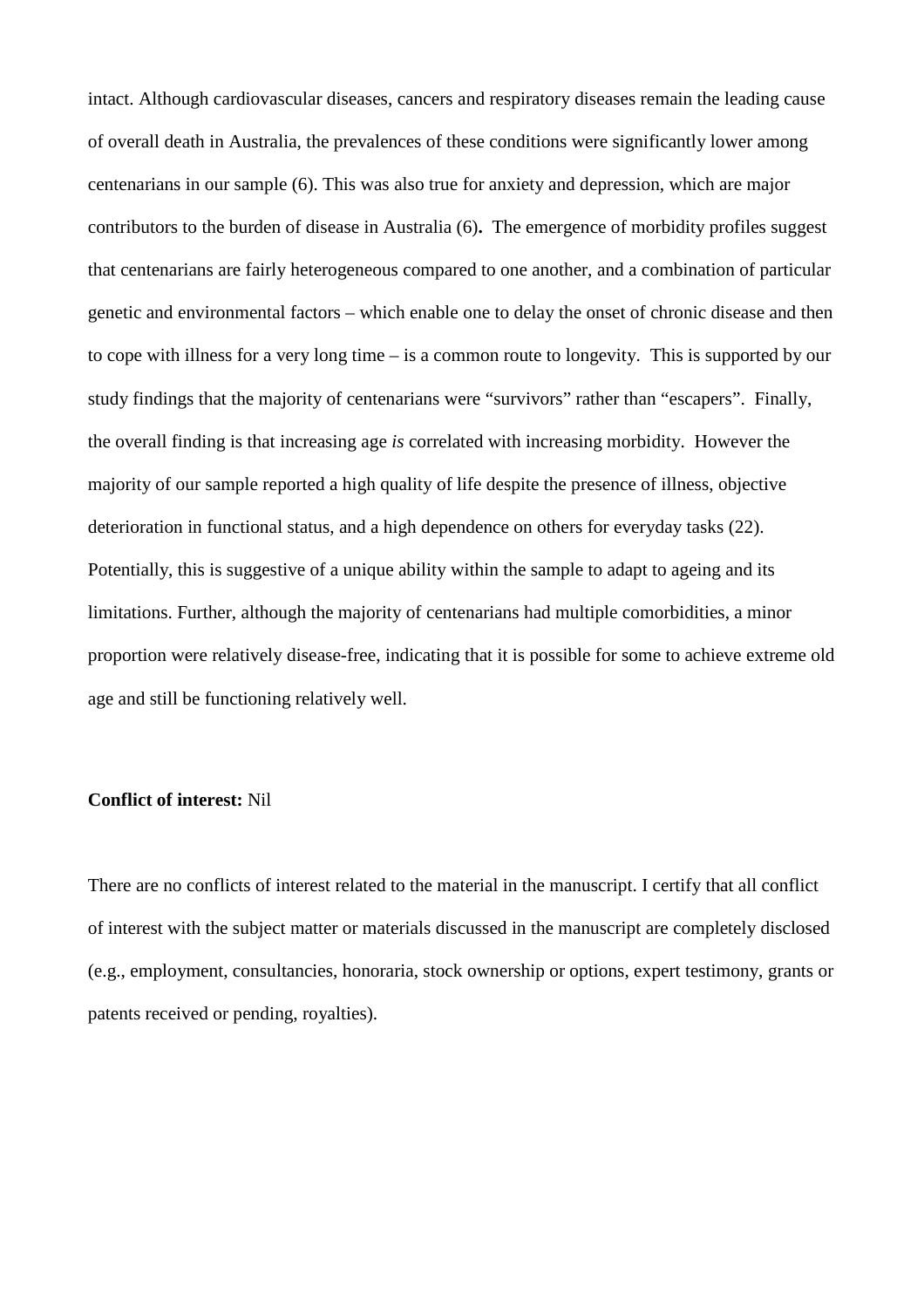## **REFERENCES**

- 1. Richmond RL. The changing face of the Australian population: growth in centenarians. Medical Journal of Australia 2008; 188: 720-723.
- 2. Australian Bureau of Statistics. Census of population and housing, Australia, age by sex. ABS Cat. No. 2068.0. Canberra: ABS, 2006.
- 3. Fries JF. Aging, natural death, and the compression of morbidity. New England Journal of Medicine 1980; 303: 130-135.
- 4. Fries JF. Compression of morbidity in the elderly. Vaccine 2000; 18: 1584-1589.
- 5. Perls TT, Silver MH, Lauerman, JF. Living to 100: lessons in living to your maximum potential at any age. New York, NY: Basic Books, 1999.
- 6. Australian Institute of Health and Welfare. Australia's health 2008. Available from URL: <http://www.aihw.gov.au/publications/index.cfm/title/10585> (accessed 15 June 2010).
- 7. Evert J, Lawler E, Bogan H et al. Morbidity profiles of centenarians: survivors, delayers and escapers. Journals of Gerontology A: Biolological Sciences and Medical Sciences 2003; 58A: 232-237.
- 8. Beregi E, Klinger A. Health and living conditions of centenarians in Hungary. International Psychogeriatrics 1989; 1: 195-199.
- 9. Andrews G, Clark M, Luszcz M. Successful ageing in the Australian Longitudinal Study of Ageing: Applying the MacArthur Model cross-nationally. Journal of Social Issues 2002; 58: 749-765.
- 10. Terry DF, Sebastiani P, Andersen SL et al. Disentangling the roles of disability and morbidity in survival to exceptional age. Archives of Internal Medicine 2008; 168: 277-283.
- 11. Richmond RL, Law J, Kay-Lambkin F. Physical, mental, and cognitive function in a convenience sample of centenarians in Australia. Journal of the American Geriatrics Society 2011 [Epub ahead of print].
- 12. Richmond R, Law J, Kay-Lambkin F. Higher blood pressure associated with higher cognition and functionality among centenarians in Australia. American Journal of Hypertension. 2011; 24: 299-303.
- 13. Folstein MF, Folstein SE, McHugh PR. "Mini-mental state". A practical method for grading the cognitive state of patients for the clinician. Journal of Psychiatric Research 1975; 12: 189-198.
- 14. Australian Institute of Health and Welfare. Non-melanoma skin cancer: general practice consultations, hospitalisation and mortality. Cat. No. CAN39. Canberra: AIHW, 2008.
- 15. Andersen-Ranberg K, Schroll M, Jeune B. Healthy centenarians do not exist, but autonomous centenarians do: a population-based study of morbidity among Danish centenarians. Journal of the American Geriatrics Society 2001; 49: 900-908.
- 16. National Heart Foundation of Australia. The burden of cardiovascular disease in Australia for the year 2003. Australia: National Heart Foundation of Australia, 2007.
- 17. Australian Bureau of Statistics. Census of population and housing, Australia, age by sex. ABS Cat. No. 2068.0. Canberra: ABS, 2006.
- 18. Samuelsson SM, Alfredson BB, Hagberg B et al. The Swedish Centenarian Study: a multidisciplinary study of five consecutive cohorts at the age of 100. International Journal of Aging and Human Development 1997; 45: 223-253.
- 19. Australian Institute of Health and Welfare. Diabetes prevalence in Australia: an assessment of national data sources. Cat. No. CVD46. Canberra: AIHW, 2009.
- 20. Smith DWE. Cancer mortality at very old ages. Cancer 1998; 77: 1367-1372.
- 21. Kehoe R, Suh-Yuh W, Leske MC et al. Comparing self-reported and physician-reported medical history. American Journal of Epidemiology 1994; 139: 813-818.